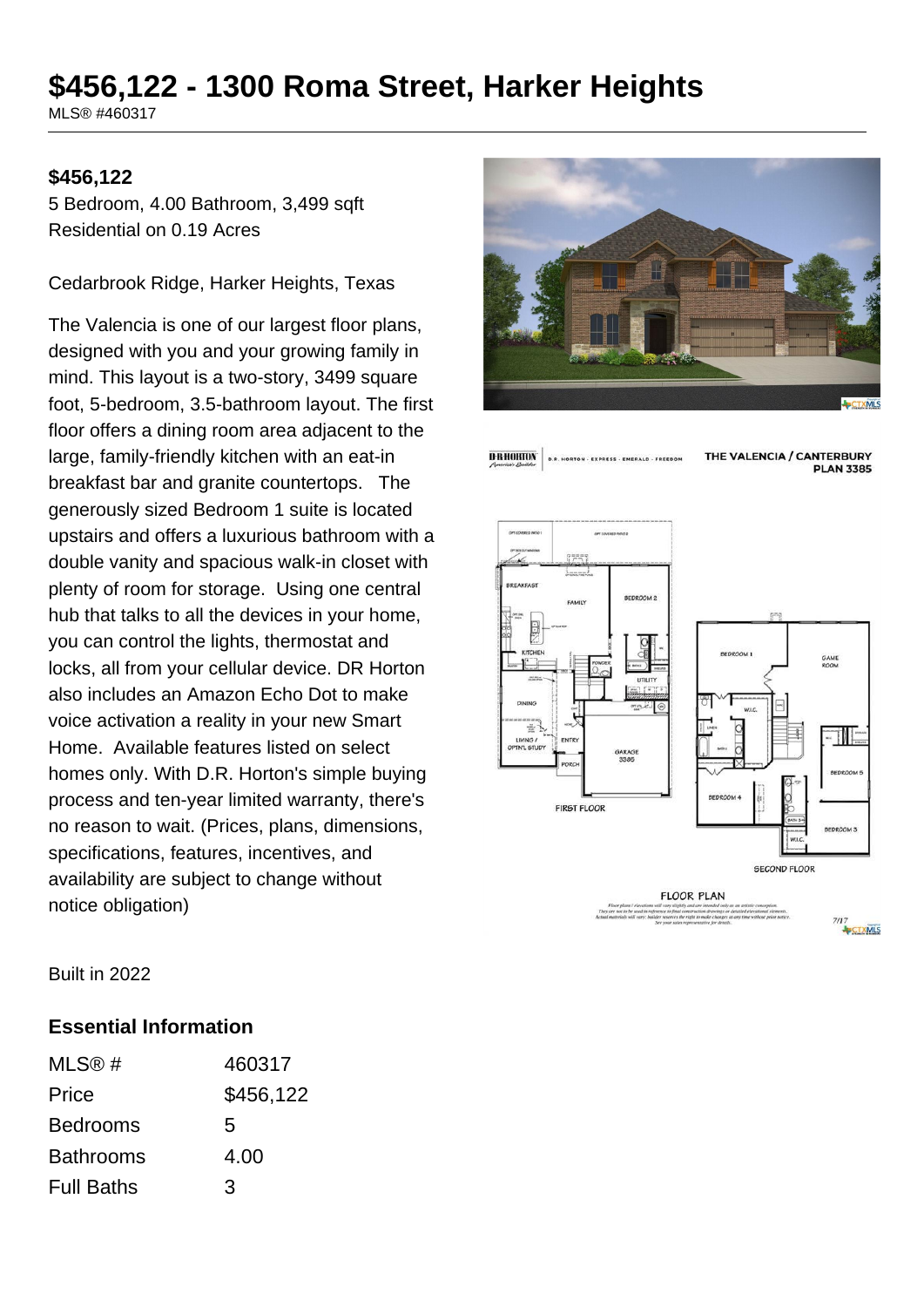| <b>Half Baths</b>     | 1                    |
|-----------------------|----------------------|
| <b>Square Footage</b> | 3,499                |
| Acres                 | 0.19                 |
| <b>Year Built</b>     | 2022                 |
| <b>Type</b>           | Residential          |
| Sub-Type              | <b>Single Family</b> |
| <b>Style</b>          | Other                |
| <b>Status</b>         | Pending              |

## **Community Information**

| Address      | 1300 Roma Street      |
|--------------|-----------------------|
| Subdivision  | Cedarbrook Ridge      |
| City         | <b>Harker Heights</b> |
| County       | <b>Bell</b>           |
| <b>State</b> | Texas                 |
| Zip Code     | 76548                 |

### **Amenities**

| <b>Utilities</b> | <b>Other, See Remarks</b> |
|------------------|---------------------------|
| <b>Features</b>  | <b>Other, See Remarks</b> |
| # of Garages     | 3                         |
| View             | Other                     |

#### **Interior**

| <b>Interior Features</b> | Other                     |
|--------------------------|---------------------------|
| Appliances               | <b>Other, See Remarks</b> |
| Heating                  | <b>Other, See Remarks</b> |
| <b>Fireplaces</b>        | None                      |
| # of Stories             | 2                         |
| <b>Stories</b>           | ™∩                        |

## **Exterior**

|              | Exterior Features Other, See Remarks |
|--------------|--------------------------------------|
| Roof         | <b>Other, See Remarks</b>            |
| Construction | <b>Other, See Remarks</b>            |
| Foundation   | <b>Other, See Remarks</b>            |

#### **School Information**

District Killeen ISD